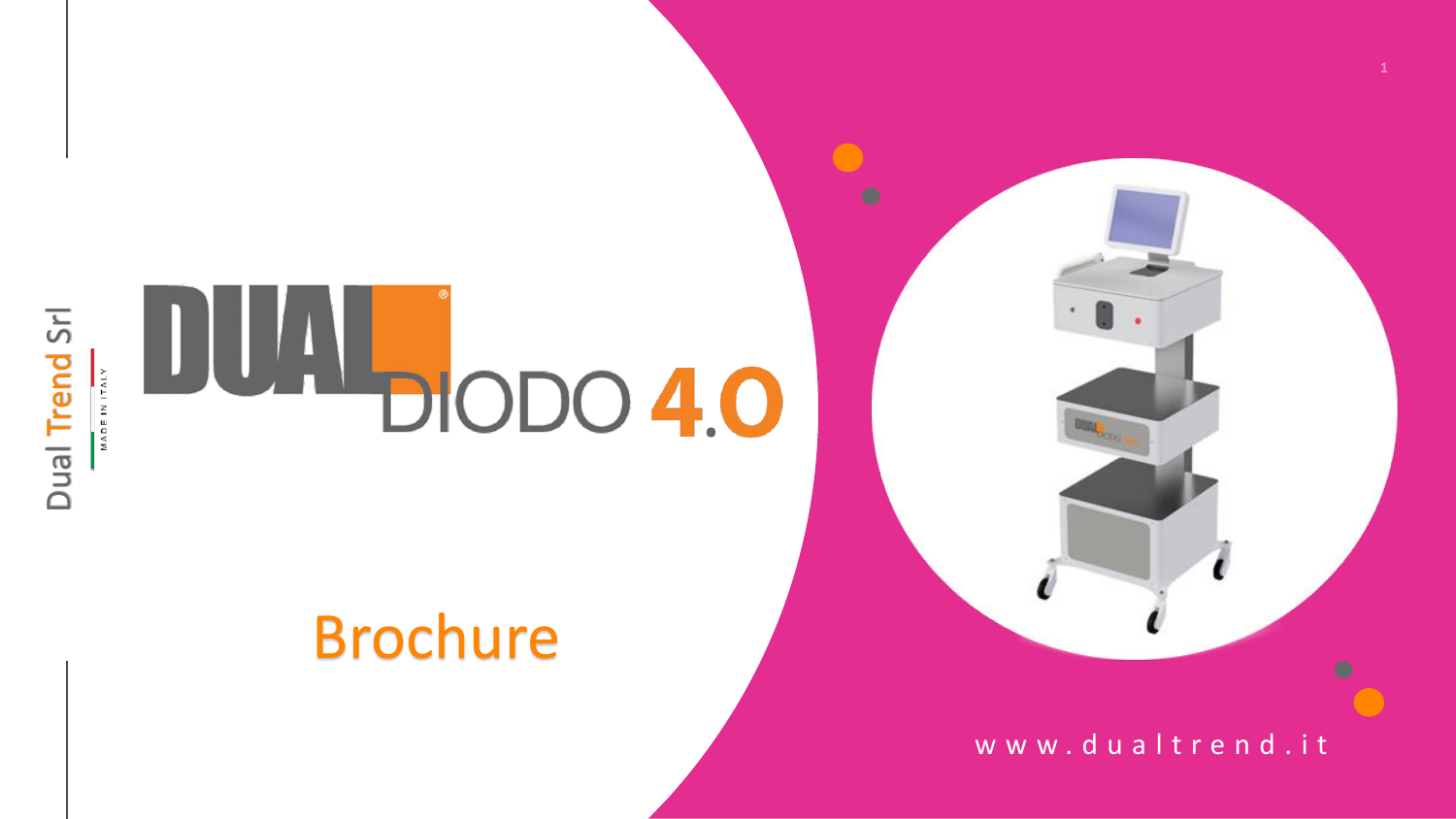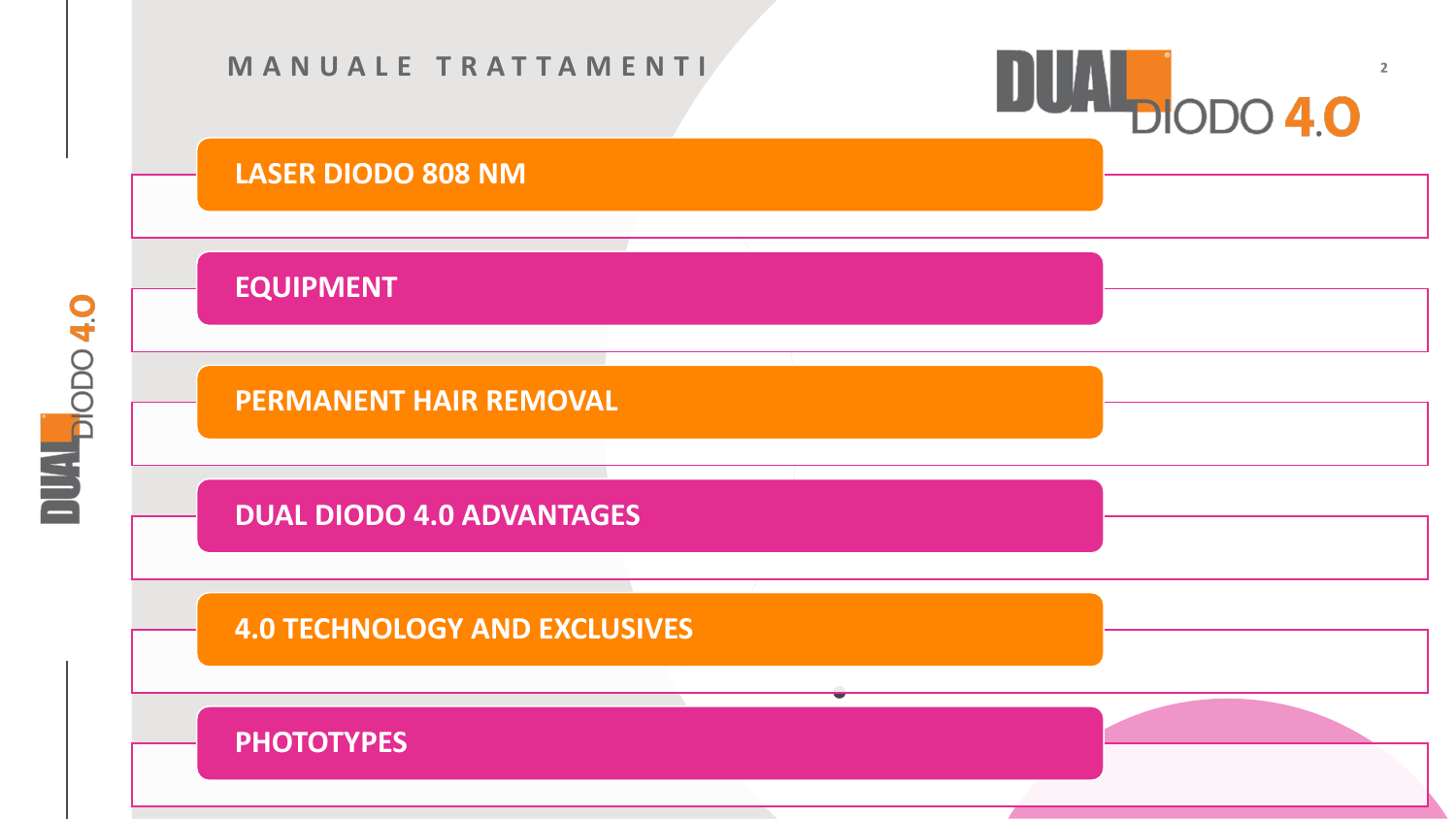# **LASER DIODO 808 NM**

**DUAL DIODO 4.0** is the ultimate **808 nm laser**: powerful, Made in Italy, with a modern design and that guarantees **absolute results**. Its **4.0 technology** constantly transmits diagnostic data to the manufacturer, by facilitating maintenance and by allowing **real-time technical intervention**. **DUAL DIODO 4.0** is the efficient and sophisticated device that allows you to **optimize working times**  at the **highest quality standards**.

#### **DUAL DIODO 4.0 CHARACTERISTICS**

- Maximum safety and absolute results;
- 4.0 technology for a fast after-sales assistance;
- Fast sessions and fast results;
- It can be used on all phototypes (even on phototype 6), on both women and men;

#### **HANDPIECE:**

- Cooling System (until -4 °C);
- Ergonomic and comfortable in size;
- Large working surface (13 x 15 mm), to treat large areas in shorter times

#### **DEVICE:**

- Exclusive compartment for working-tooks sanitization (by UV-C LEDs);
- Large and easy-to-use Touch Screen (11'');
- Enhanced water cooling system;
- Safety alarms on electrical / hydraulic systems;
- High-power diodes to guarantee results;
- Long lasting device and diodes;
- Low running costs and high profitability

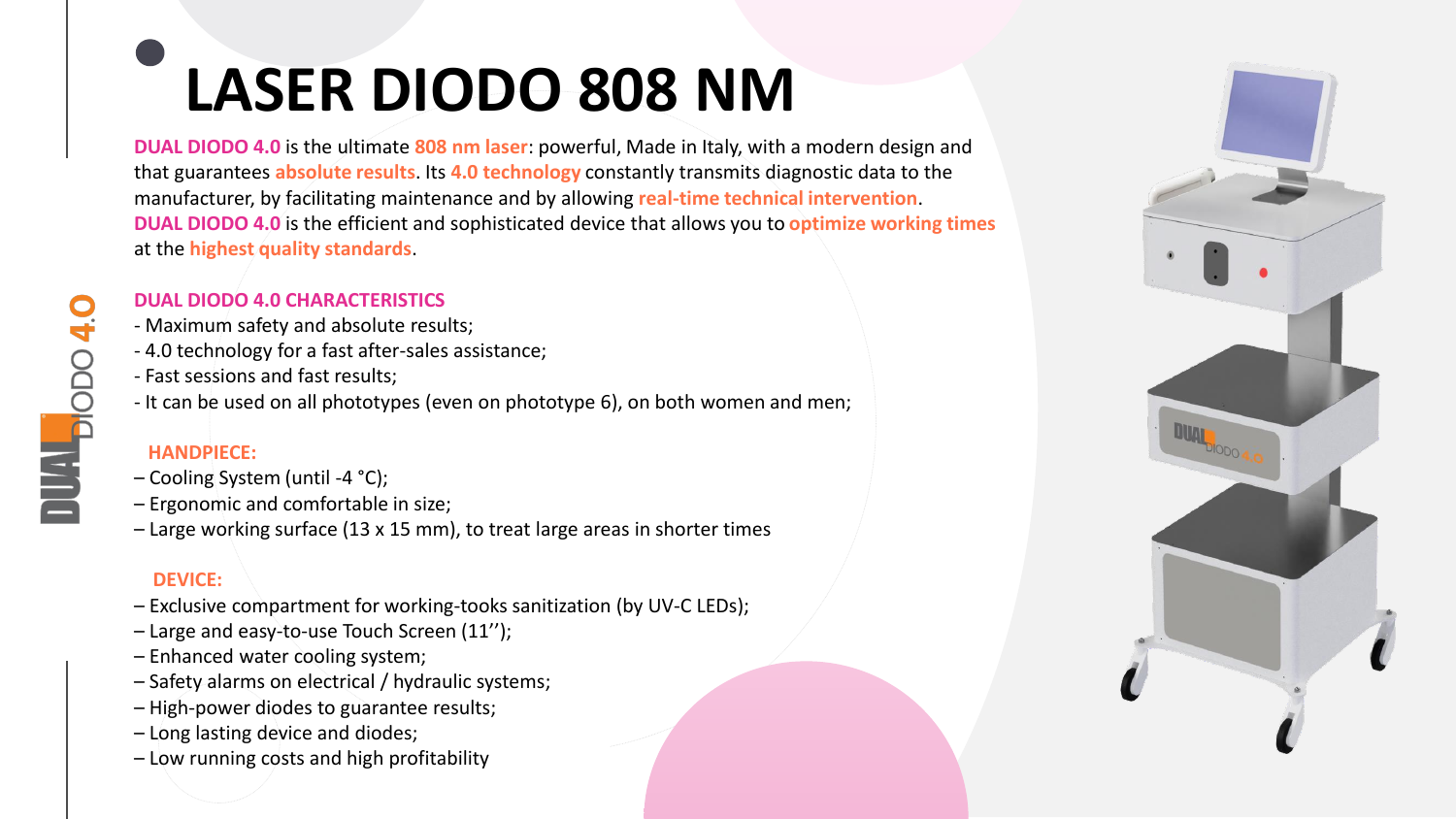### **EQUIPMENT**

- Touch Screen 10'
- 1 Handpiece for laser hair removal
- 1 Tube and 1 funnel for filling with demineralized water
- 1 Overflow for filling / emptying demineralized water
- 1 Pair of protective glasses
- 1 Pair of ignition keys

**1044**<br>BIODO 4.0 **D**<br> **DEPERTURE** 

- Wi-Fi card for connection to the remote server of the manufacturer (Technology 4.0)
- Integrated sanitizing system with UV-C LEDs for work tools
- Instruction manual
- Treatments Manual
- Power Supply
- Manufacturer's Warranty
- CE Certification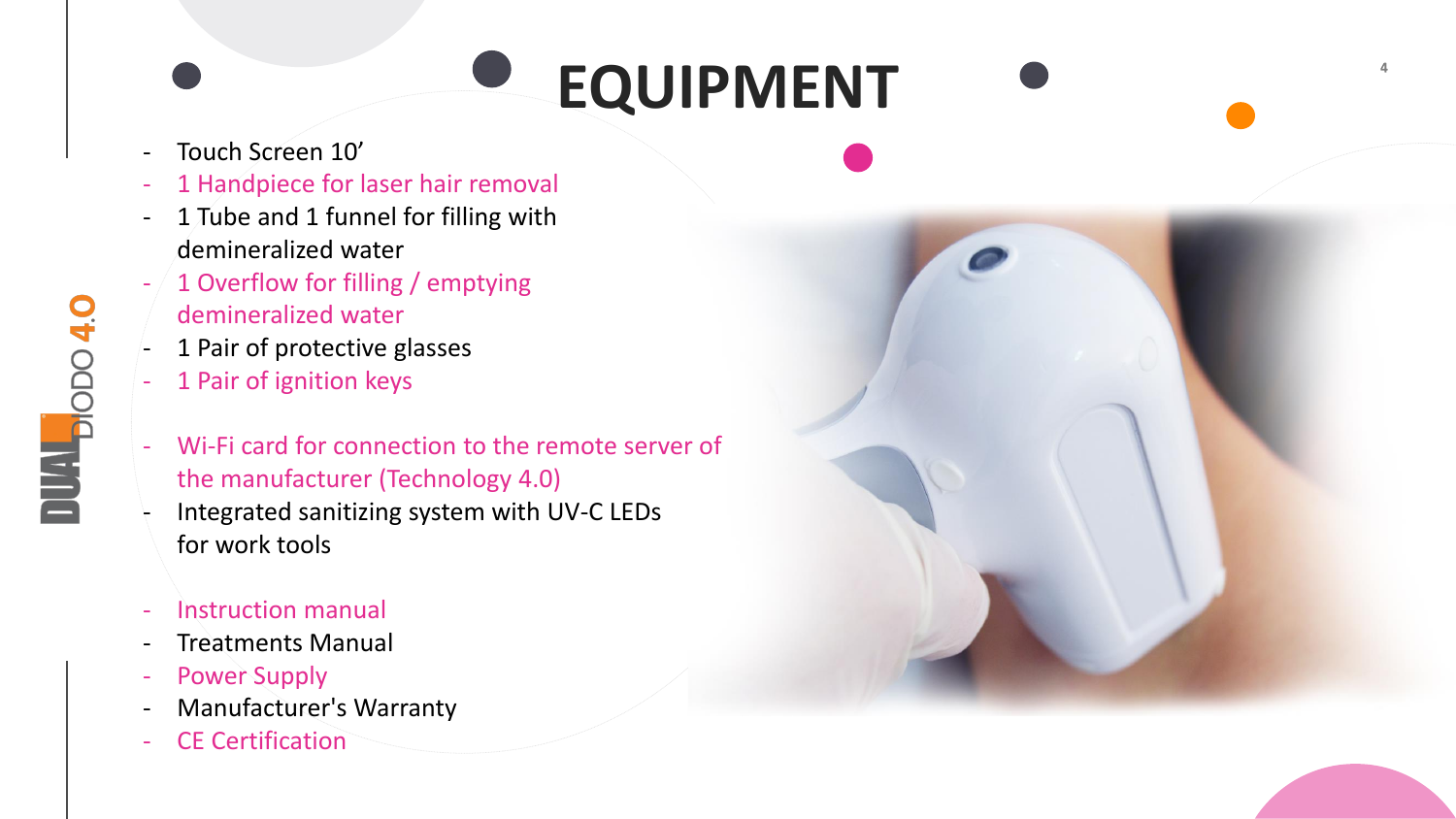### **• PERMANENT HAIR REMOVAL**

**Permanent hair removal** is the process by which all the hair is removed, including the bulb. To reach the latter in the subcutaneous layer, it is necessary to use **latest generation equipment**, both **to guarantee results** and to avoid damaging the surrounding tissues.

By progressively **breaking down the hair matrix**, the use of diode laser allows to obtain **a lasting and definitive result over time**. The 808 nm wavelength is the ideal one for reaching **the right chromographic target**, namely the hair.

The phase in which hair should be affected is the **Anagen**, which is the one of **growth**, during which the hair is formed. In this phase, the hair is **directly in contact with the matrix**, so the laser beam (which turns into heat) spreads better itself on the matrix, to **progressively inhibit its activity** .



**1004.0 D**<br> **DEPERTURE**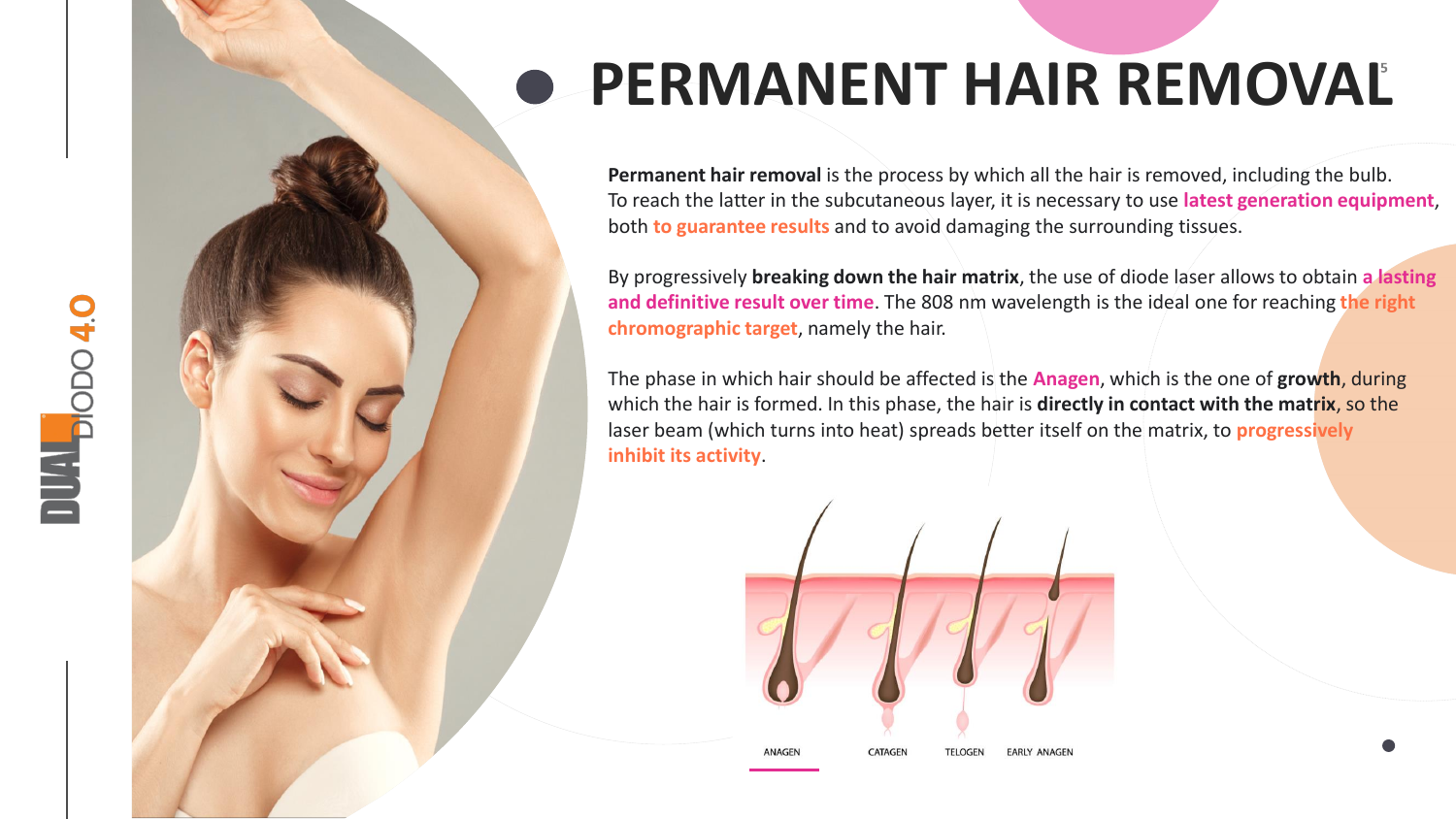## **DUAL DIODO 4.0 ADVANTAGES**

• The sole **Diode Laser** that allows to sanitize working tools thanks to its **integrated sanitizing-compartment** that includes laboratory-tested UV-C LEDs

- The sole **handpiece** with a large surface area, to faster treat all body areas
- **Maximum comfort** thanks to the **"Cooling System"** integrated in the handpiece
- **Absolute results**, thanks to the power of 808 nm diodes, which are calibrated at the **most effective wavelength**
- **Intelligent** and easy-to-use Software

• **High customization of the working parameters**: pulse frequency and duration; fluency; visible data (on touch screen); partial spot counter of the session; total counter of the spots performed by the handpiece / device; water flow and temperature: normal or abnormal identified by a security alarm

• **4.0 Technology** to **optimize working times** and to reduce assistance requests, thanks to constant monitoring of diagnostic data

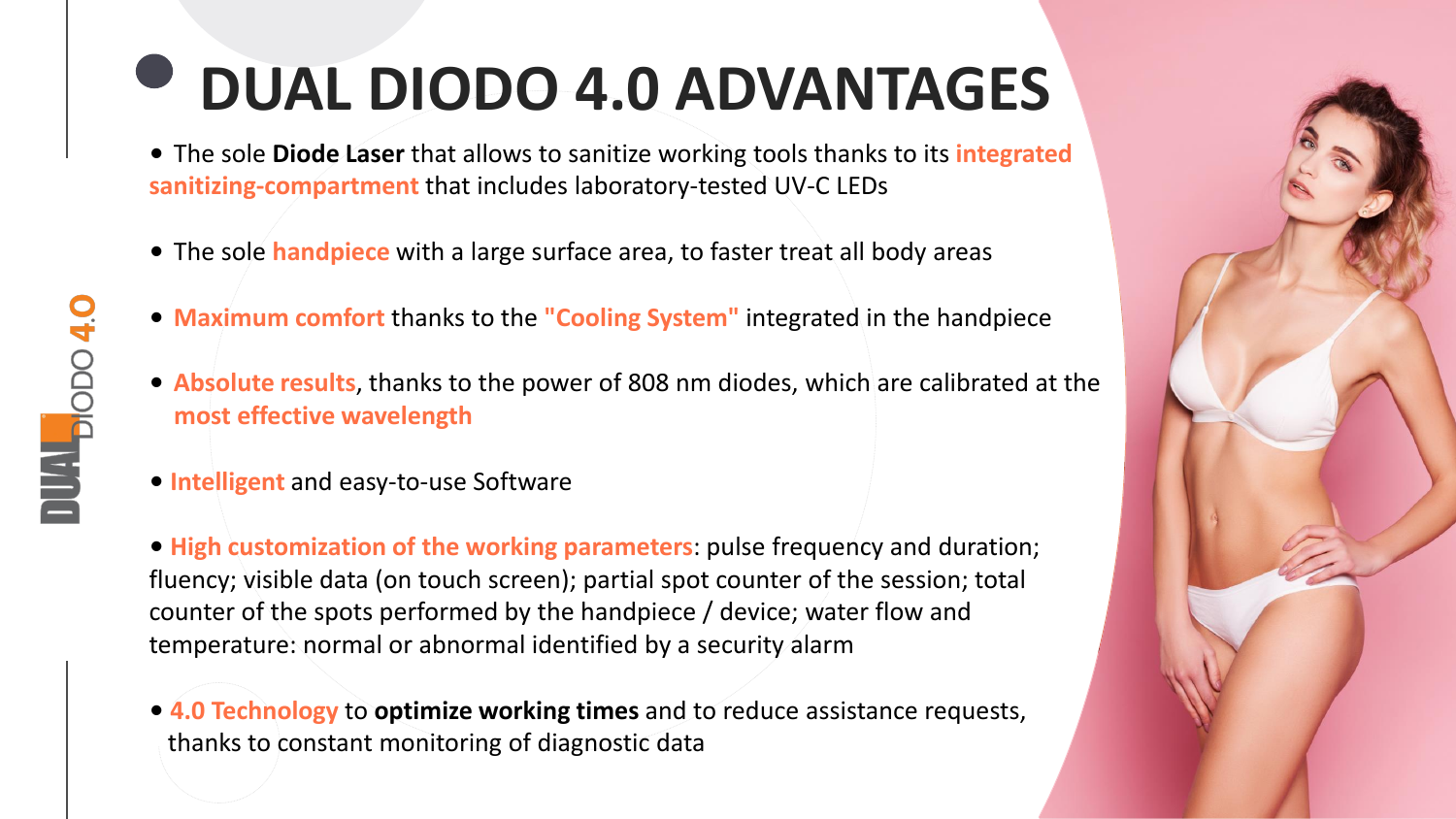

### **4.0 TECHNOLOGY AND EXCLUSIVES**

#### **°4.0 TECHNOLOGY**

° **Dual Diodo 4.0** is the ultimate **4.0 technology** diode laser: it is constantly connected with the server of the manufacturer company, by transmitting its **diagnostic data** .

This feature makes possible to reduce unnecessary assistance requests, and **to intervene in real time** where necessary.

#### **° EXCLUSIVES**

° The **Sanitizing System** for tools is **for the first time** integrated into an **equipment compartment** .

Thanks to this innovation, each tool can benefit from **a fast and effective sanization**, made with **UV -C LEDs**. This feature ensures **the maximum hygiene to users and clients** .

<sup>o</sup> The Handpiece has a large working area (13 x 15 mm), clearly larger to the ones of competing lasers. This allows to treat **large areas**, while maintaining an **ergonomic and light grip** .

This feature makes possible to reduce treatments time length, by **optimizing times**  and by **saving impulses** .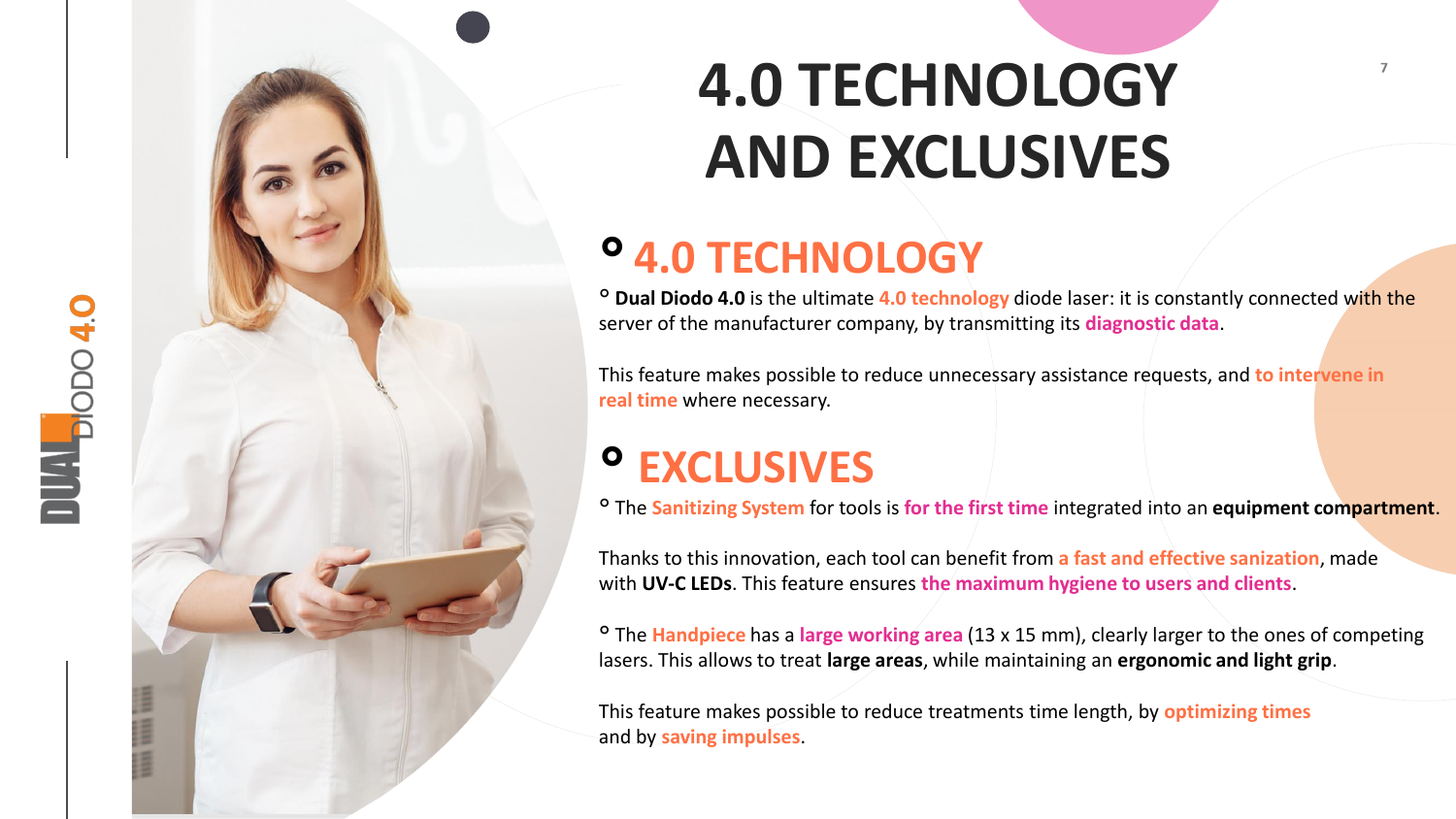



# **PHOTOTYPES**

**Dual Diodo 4.0** can be used on **each phototype**, even high ones .

**Dark skins** (with high phototypes ), should receive only **low energy** .

**Light skins** (with low phototypes ) can recieve an **higher energy** .

By following the parameters table for photo -epilation (*provided with the Manual*), both **Frequency** and **Power** of the laser can be setted.

By reading these parameters, the Software automatically sets the **Duration** of pulses in milliseconds.